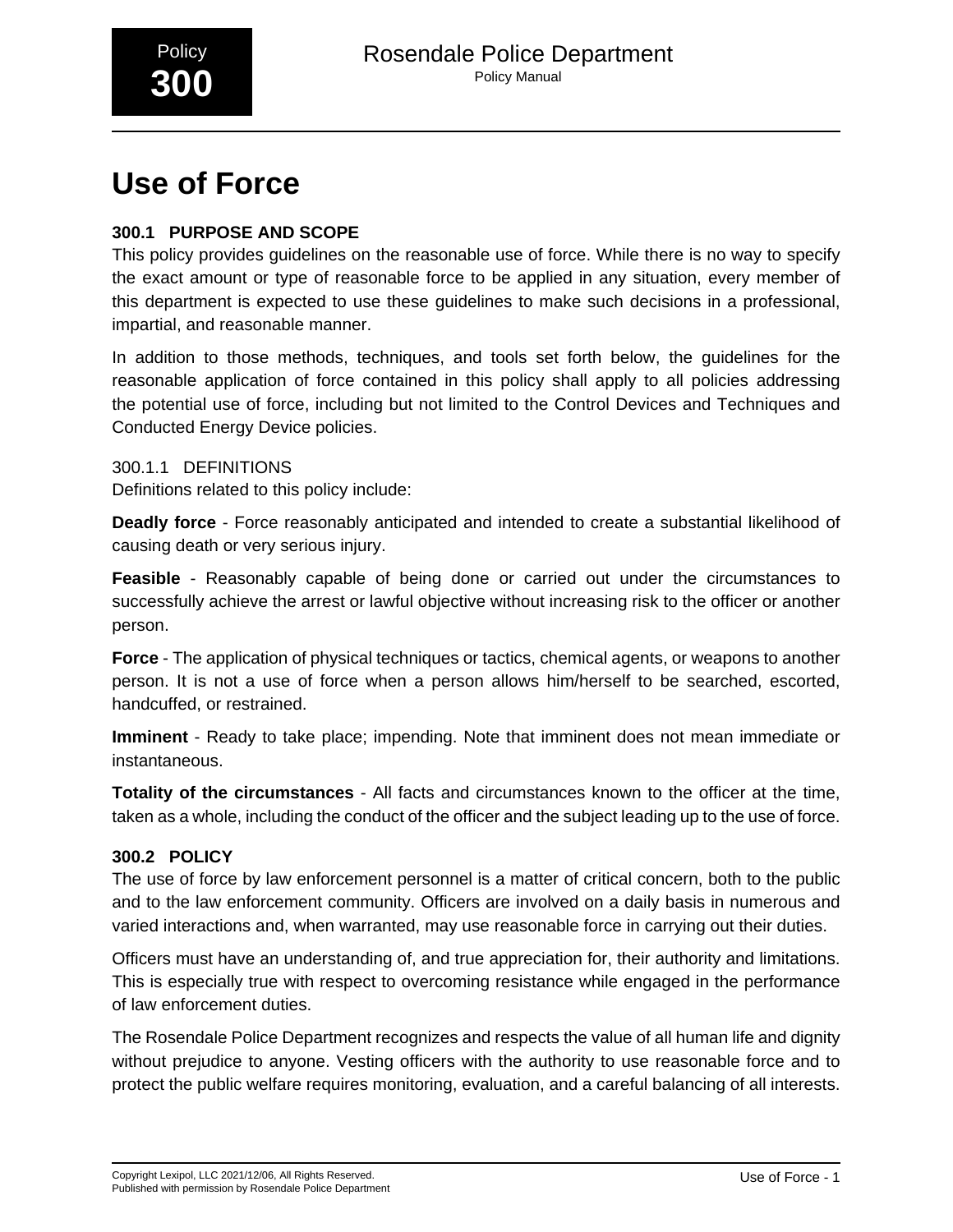# 300.2.1 DUTY TO INTERCEDE AND REPORT

Any officer present and observing another law enforcement officer or a member using force that is clearly beyond that which is objectively reasonable under the circumstances shall, when in a position to do so, intercede to prevent the use of unreasonable force (Wis. Stat. § 175.44).

Any officer who observes another law enforcement officer or a member use force that is potentially beyond that which is objectively reasonable under the circumstances shall report these observations to a supervisor as soon as feasible (Wis. Stat. § 175.44).

## 300.2.2 PERSPECTIVE

When observing or reporting force used by a law enforcement officer, each officer should take into account the totality of the circumstances and the possibility that other law enforcement officers may have additional information regarding the threat posed by the subject.

## **300.3 USE OF FORCE**

Officers shall use only that amount of force that reasonably appears necessary given the facts and circumstances perceived by the officer at the time of the event to accomplish a legitimate law enforcement purpose.

The reasonableness of force will be judged from the perspective of a reasonable officer on the scene at the time of the incident. Any evaluation of reasonableness must allow for the fact that officers are often forced to make split-second decisions about the amount of force that reasonably appears necessary in a particular situation, with limited information and in circumstances that are tense, uncertain and rapidly evolving.

Given that no policy can realistically predict every possible situation an officer might encounter, officers are entrusted to use well-reasoned discretion in determining the appropriate use of force in each incident.

It is also recognized that circumstances may arise in which officers reasonably believe that it would be impractical or ineffective to use any of the tools, weapons or methods provided by this department. Officers may find it more effective or reasonable to improvise their response to rapidly unfolding conditions that they are confronting. In such circumstances, the use of any improvised device or method must nonetheless be reasonable and utilized only to the degree that reasonably appears necessary to accomplish a legitimate law enforcement purpose.

While the ultimate objective of every law enforcement encounter is to avoid or minimize injury, nothing in this policy requires an officer to retreat or be exposed to possible physical injury before applying reasonable force.

# 300.3.1 ALTERNATIVE TACTICS - DE-ESCALATION

When circumstances reasonably permit, officers should use non-violent strategies and techniques to decrease the intensity of a situation, improve decision-making, improve communication, reduce the need for force, and increase voluntary compliance (e.g., summoning additional resources, formulating a plan, attempting verbal persuasion).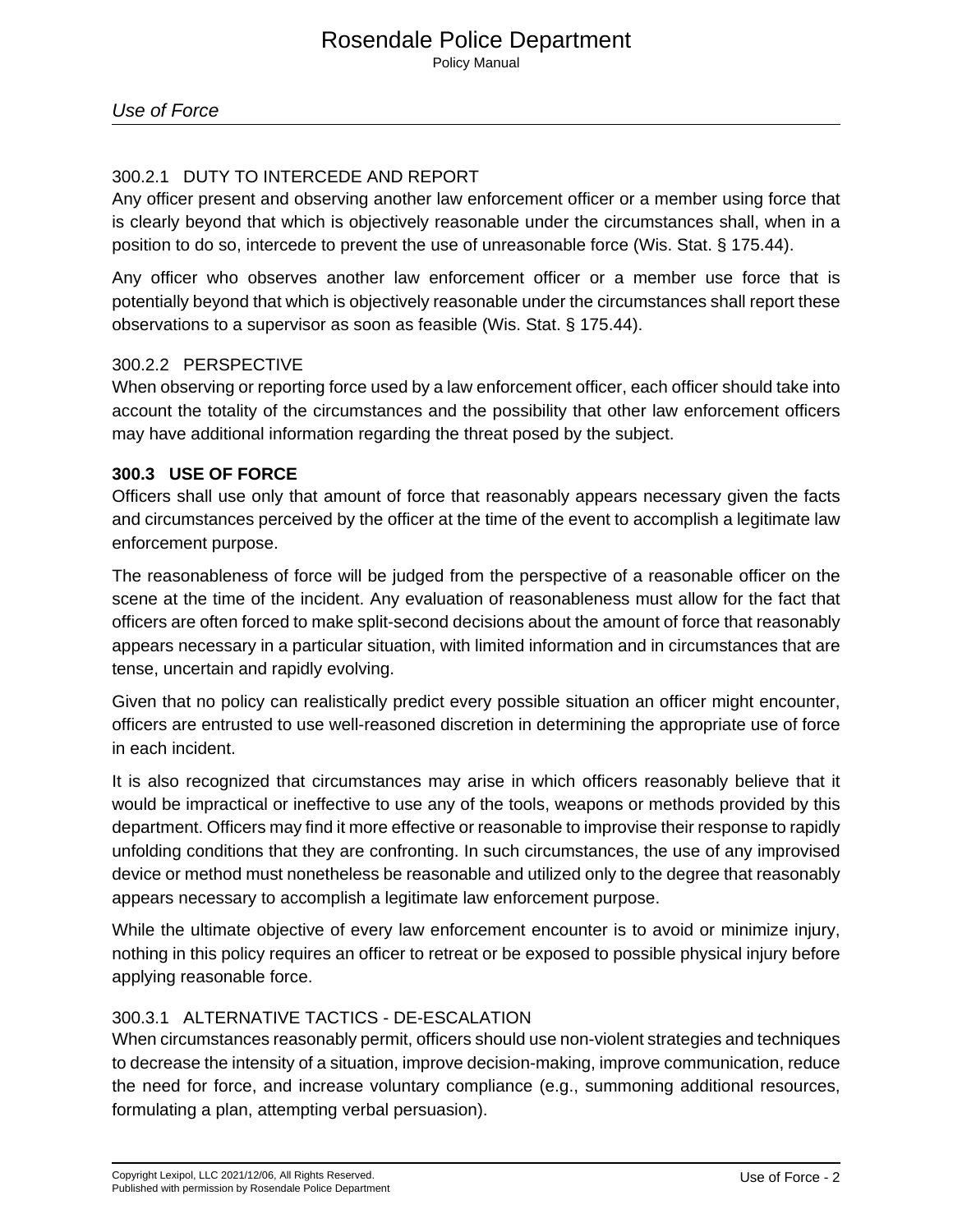# 300.3.2 USE OF FORCE TO EFFECT AN ARREST

A law enforcement officer may use reasonable force to arrest a person or execute a warrant. Additionally, a law enforcement officer making a lawful arrest may command the aid of any person, and such person shall have the same power as that of the law enforcement officer (Wis. Stat. § 968.07; Wis. Stat. 968.14).\_

#### 300.3.3 FACTORS USED TO DETERMINE THE REASONABLENESS OF FORCE

When determining whether to apply force and evaluating whether an officer has used reasonable force, a number of factors should be taken into consideration, as time and circumstances permit. These factors include but are not limited to:

- (a) Immediacy and severity of the threat to officers or others.
- (b) The conduct of the individual being confronted, as reasonably perceived by the officer at the time.
- (c) Officer/subject factors (e.g., age, size, relative strength, skill level, injuries sustained, level of exhaustion or fatigue, the number of officers available vs. subjects).
- (d) The effects of suspected drug or alcohol use.
- (e) The individual's mental state or capacity.
- (f) The individual's ability to understand and comply with officer commands.
- (g) Proximity of weapons or dangerous improvised devices.
- (h) The degree to which the individual has been effectively restrained and his/her ability to resist despite being restrained.
- (i) The availability of other reasonable and feasible options and their possible effectiveness.
- (j) Seriousness of the suspected offense or reason for contact with the individual.
- (k) Training and experience of the officer.
- (l) Potential for injury to officers, suspects, and others.
- (m) Whether the individual appears to be resisting, attempting to evade arrest by flight, or is attacking the officer.
- (n) The risk and reasonably foreseeable consequences of escape.
- (o) The apparent need for immediate control of the individual or a prompt resolution of the situation.
- (p) Whether the conduct of the individual being confronted no longer reasonably appears to pose an imminent threat to the officer or others.
- (q) Prior contacts with the individual or awareness of any propensity for violence.
- (r) Any other exigent circumstances.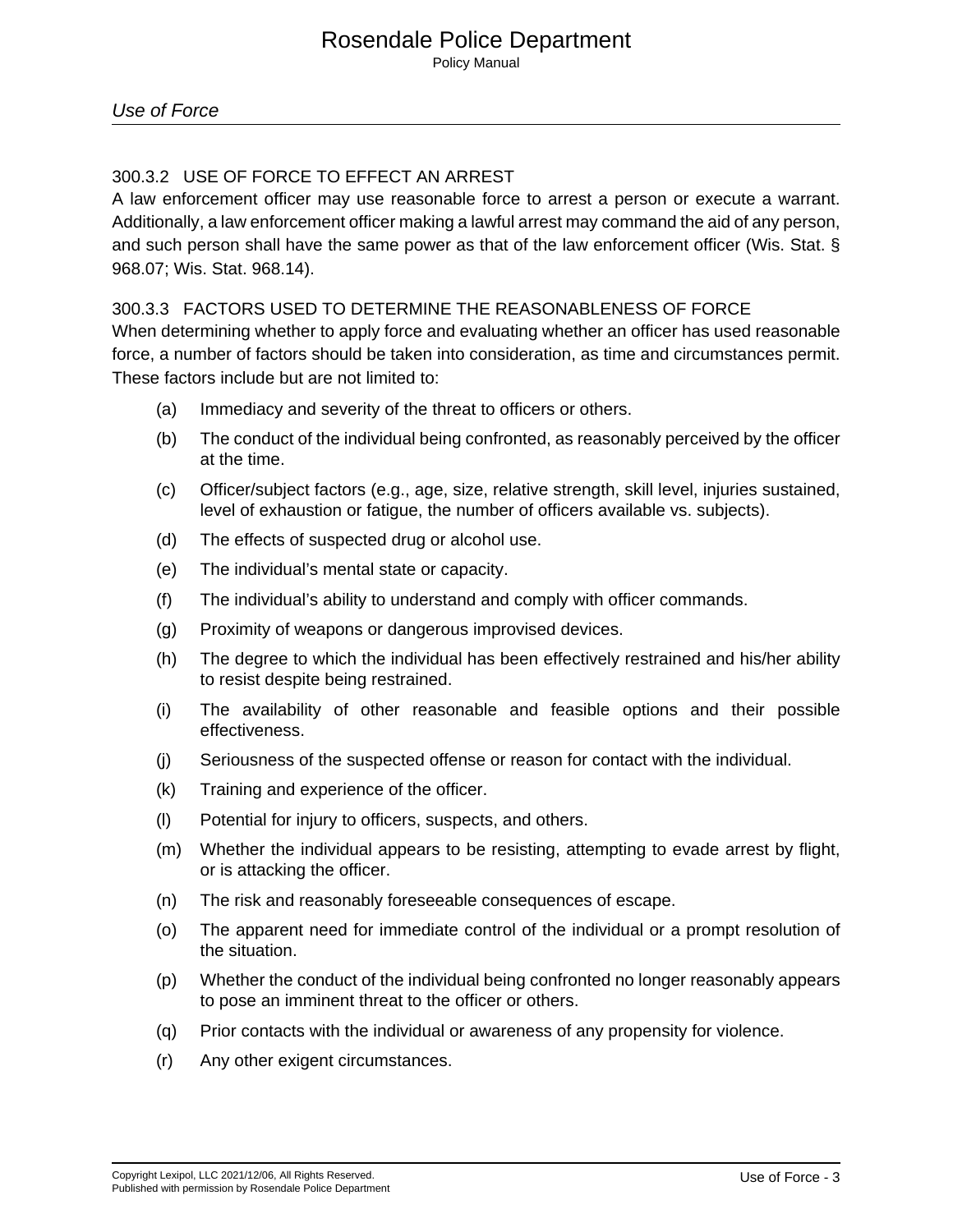## 300.3.4 PAIN COMPLIANCE TECHNIQUES

Pain compliance techniques may be effective in controlling a physically or actively resisting individual. Officers may only apply those pain compliance techniques for which they have successfully completed department-approved training. Officers utilizing any pain compliance technique should consider:

- (a) The degree to which the application of the technique may be controlled given the level of resistance.
- (b) Whether the individual can comply with the direction or orders of the officer.
- (c) Whether the individual has been given sufficient opportunity to comply.

The application of any pain compliance technique shall be discontinued once the officer determines that compliance has been achieved.

#### 300.3.5 CAROTID CONTROL HOLD

A carotid control hold is a technique designed to control an individual by temporarily restricting blood flow through the application of pressure to the side of the neck. The proper application of the carotid control hold may be effective in restraining a violent or combative individual. However, due to the potential for injury, the use of the carotid control hold is limited to those circumstances where deadly force is authorized and is subject to the following (Wis. Stat. § 66.0511):

- (a) At all times during the application of the carotid control hold, the response of the individual should be monitored. The carotid control hold should be discontinued when circumstances indicate that the application no longer reasonably appears necessary.
- (b) Any individual who has had the carotid control hold applied, regardless of whether he/ she was rendered unconscious, shall be promptly examined by paramedics or other qualified medical personnel and should be monitored until such examination occurs.
- (c) The officer shall inform any person receiving custody, or any person placed in a position of providing care, that the individual has been subjected to the carotid control hold and whether the individual lost consciousness as a result.
- (d) Any officer attempting or applying the carotid control hold shall promptly notify a supervisor of the use or attempted use of such hold.
- (e) The use or attempted use of the carotid control hold shall be thoroughly documented by the officer in any related reports.

#### 300.3.6 CHOKE HOLD

The use of a choke hold, which is the intentional and prolonged application of force to the throat or windpipe, is limited to circumstances where deadly force is authorized and if applied, is subject to the same guidelines and requirements as a carotid control hold (Wis. Stat. § 66.0511).

## 300.3.7 USE OF FORCE TO SEIZE EVIDENCE

In general, officers may use reasonable force to lawfully seize evidence and to prevent the destruction of evidence. However, officers are discouraged from using force solely to prevent a person from swallowing evidence or contraband. In the instance when force is used, officers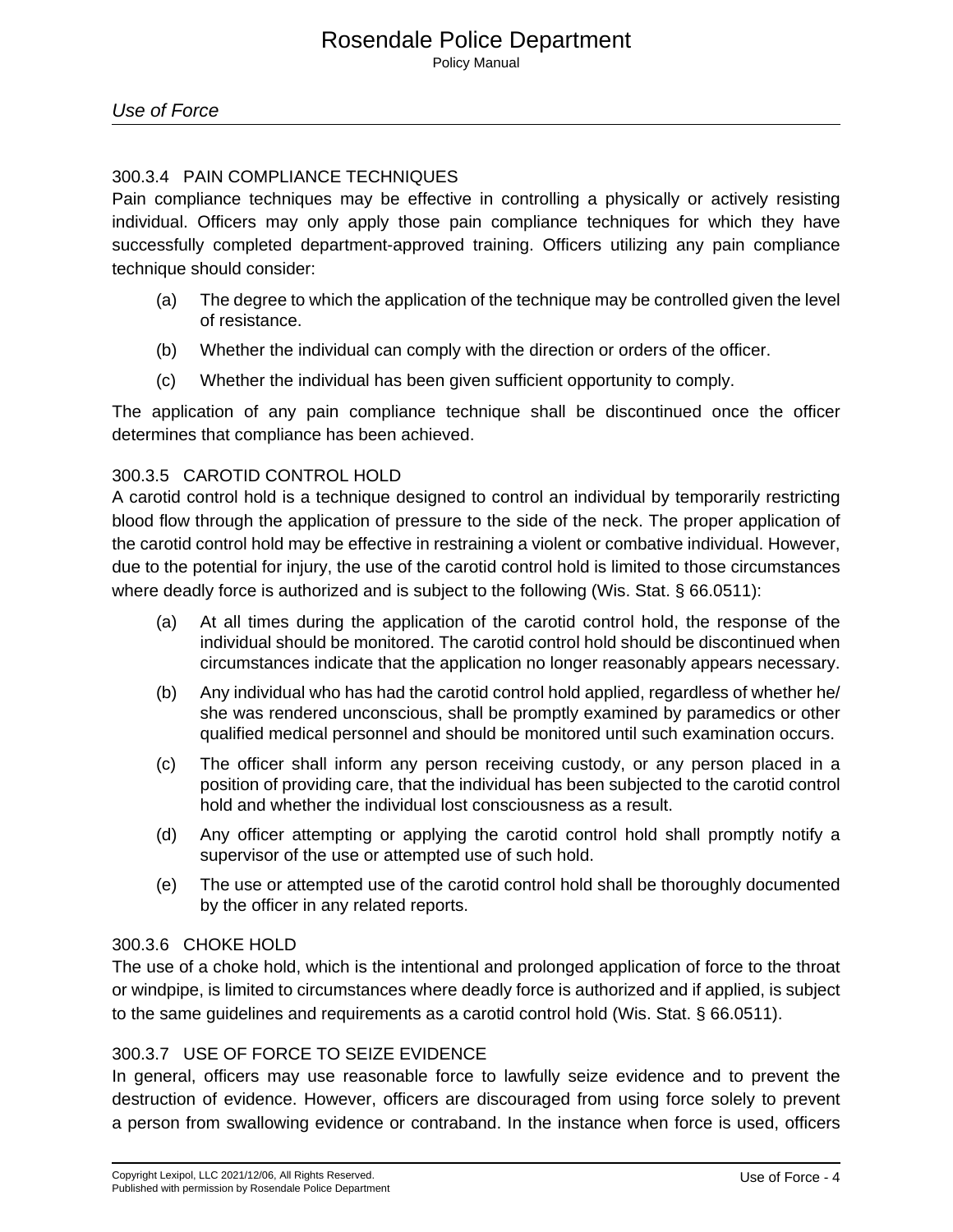should not intentionally use any technique that restricts blood flow to the head, restricts respiration or which creates a reasonable likelihood that blood flow to the head or respiration would be restricted. Officers are encouraged to use techniques and methods taught by the Rosendale Police Department for this specific purpose.

#### **300.4 DEADLY FORCE APPLICATIONS**

When reasonable, the officer shall, prior to the use of deadly force, make efforts to identify him/ herself as a peace officer and to warn that deadly force may be used, unless the officer has objectively reasonable grounds to believe the person is aware of those facts.

Use of deadly force is justified in the following circumstances involving imminent threat or imminent risk:

- (a) An officer may use deadly force to protect him/herself or others from what he/she reasonably believes is an imminent threat of death or serious bodily injury.
- (b) An officer may use deadly force to stop a fleeing subject when the officer has probable cause to believe that the individual has committed, or intends to commit, a felony involving the infliction or threatened infliction of serious bodily injury or death, and the officer reasonably believes that there is an imminent risk of serious bodily injury or death to any other person if the individual is not immediately apprehended. Under such circumstances, a verbal warning should precede the use of deadly force, where feasible.

Imminent does not mean immediate or instantaneous. An imminent danger may exist even if the suspect is not at that very moment pointing a weapon at someone. For example, an imminent danger may exist if an officer reasonably believes that the individual has a weapon or is attempting to access one and intends to use it against the officer or another person. An imminent danger may also exist if the individual is capable of causing serious bodily injury or death without a weapon, and the officer believes the individual intends to do so.

#### 300.4.1 MOVING VEHICLES

Shots fired at or from a moving vehicle involve additional considerations and risks, and are rarely effective.

When feasible, officers should take reasonable steps to move out of the path of an approaching vehicle instead of discharging their firearm at the vehicle or any of its occupants.

An officer should only discharge a firearm at a moving vehicle or its occupants when the officer reasonably believes there are no other reasonable means available to avert the imminent threat of the vehicle, or if deadly force other than the vehicle is directed at the officer or others.

Officers should not shoot at any part of a vehicle in an attempt to disable the vehicle.

# **300.5 REPORTING THE USE OF FORCE**

Any use of force by a member of this department shall be documented promptly, completely, and accurately in an appropriate report, depending on the nature of the incident. The officer should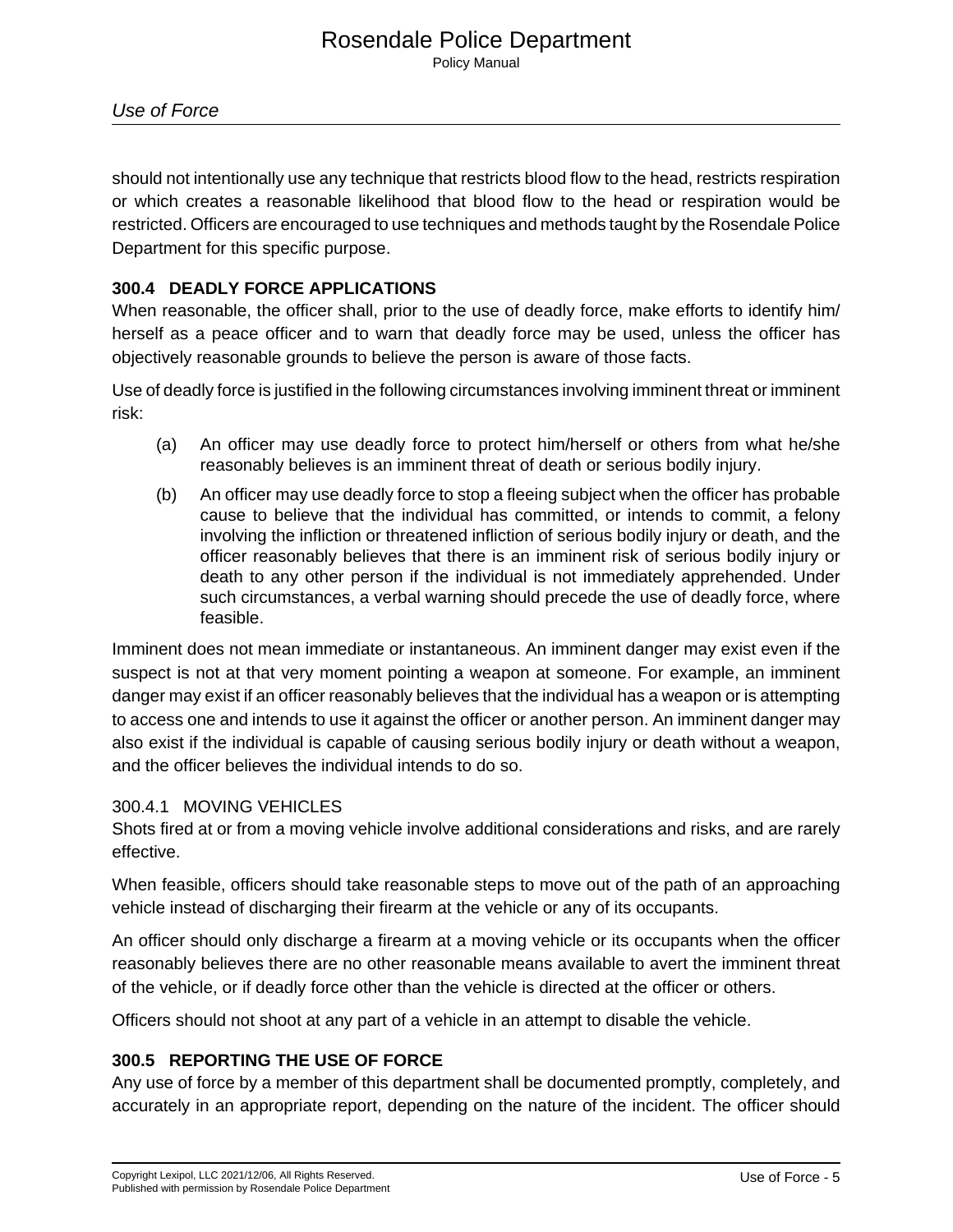Policy Manual

## Use of Force

articulate the factors perceived and why he/she believed the use of force was reasonable under the circumstances.

To collect data for purposes of training, resource allocation, analysis, and related purposes, the Department may require the completion of additional report forms, as specified in department policy, procedure, or law. See the Report Preparation Policy for additional circumstances that may require documentation.

#### 300.5.1 NOTIFICATIONS TO SUPERVISORS

Supervisory notification shall be made as soon as practicable following the application of force in any of the following circumstances:

- (a) The application caused a visible injury.
- (b) The application would lead a reasonable officer to conclude that the individual may have experienced more than momentary discomfort.
- (c) The individual subjected to the force complained of injury or continuing pain.
- (d) The individual indicates intent to pursue litigation.
- (e) Any application of the CEW or control device.
- (f) Any application of a restraint device other than handcuffs, shackles, or belly chains.
- (g) The individual subjected to the force was rendered unconscious.
- (h) An individual was struck or kicked.
- (i) An individual alleges unreasonable force was used or that any of the above has occurred.

#### 300.5.2 REPORTING TO WISCONSIN DEPARTMENT OF JUSTICE

Statistical data regarding all qualifying use of force incidents is to be reported to the Wisconsin Department of Justice as required by Wis. Stat. § 165.845. For the purposes of this section, a qualifying use of force incident means any incident (Wis. Stat. § 165.845):

- (a) Involving the discharge of a firearm by an officer at or in the direction of a civilian.
- (b) Involving the discharge of a firearm by a civilian at or in the direction of an officer.
- (c) Involving any action taken by an officer in response to an act of resistance that results in great bodily harm or death (Wis. Stat. § 939.22).
- (d) Involving an act of resistance taken by a civilian against an officer that results in great bodily harm or death.
- (e) In compliance with the FBI Use of Force Reporting and Bureau of Justice Assistance (BJA) Arrest-Related Death Reporting the Chief of Police or his/her designee shall report all Use of Force Incidents. The report shall be completed using the Badger Tracs Software Program. The monthly report shall be completed no later than the 15th day of the following month.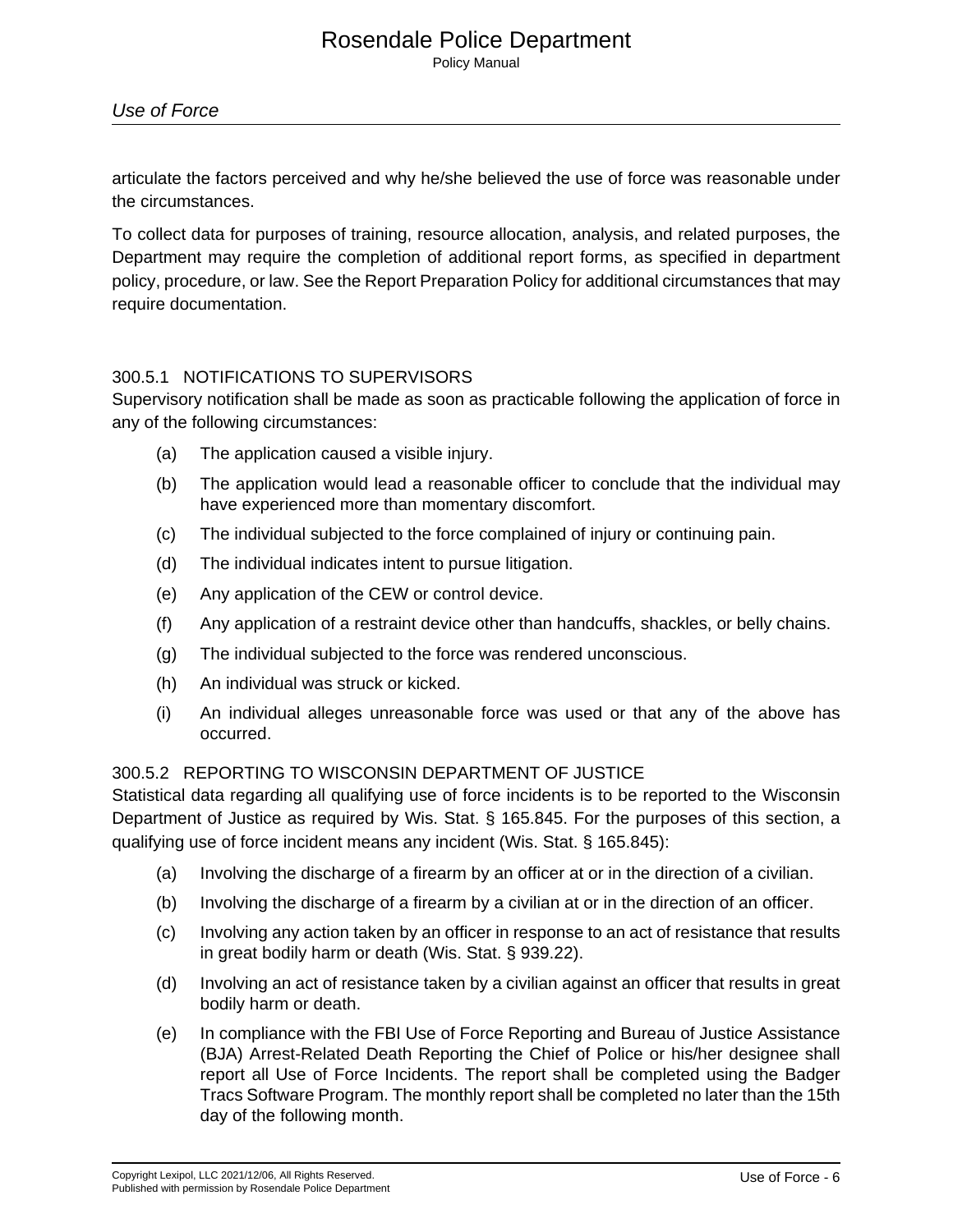#### **300.6 MEDICAL CONSIDERATIONS**

Once it is reasonably safe to do so, medical assistance shall be obtained for any person who exhibits signs of physical distress, has sustained visible injury, expresses a complaint of injury or continuing pain, or was rendered unconscious. Any individual exhibiting signs of physical distress after an encounter should be continuously monitored until he/she can be medically assessed. Individuals should not be placed on their stomachs for an extended period, as this could impair their ability to breathe.

Based upon the officer's initial assessment of the nature and extent of the individual's injuries, medical assistance may consist of examination by an emergency medical services provider or medical personnel at a hospital or jail. If any such individual refuses medical attention, such a refusal shall be fully documented in related reports and, whenever practicable, should be witnessed by another officer and/or medical personnel. If a recording is made of the contact or an interview with the individual, any refusal should be included in the recording, if possible.

The on-scene supervisor or, if the on-scene supervisor is not available, the primary handling officer shall ensure that any person providing medical care or receiving custody of a person following any use of force is informed that the person was subjected to force. This notification shall include a description of the force used and any other circumstances the officer reasonably believes would be potential safety or medical risks to the subject (e.g., prolonged struggle, extreme agitation, impaired respiration).

Individuals who exhibit extreme agitation, violent irrational behavior accompanied by profuse sweating, extraordinary strength beyond their physical characteristics, and imperviousness to pain (sometimes called "excited delirium"), or who require a protracted physical encounter with multiple officers to be brought under control, may be at an increased risk of sudden death. Calls involving these persons should be considered medical emergencies. Officers who reasonably suspect a medical emergency should request medical assistance as soon as practicable and have medical personnel stage away.

See the Medical Aid and Response Policy for additional guidelines.

#### **300.7 SUPERVISOR RESPONSIBILITIES**

A supervisor should respond to a reported application of force resulting in visible injury, if reasonably available. When a supervisor is able to respond to an incident in which there has been a reported application of force, the supervisor is expected to:

- (a) Obtain the basic facts from the involved officers. Absent an allegation of misconduct or excessive force, this will be considered a routine contact in the normal course of duties.
- (b) Ensure that any injured parties are examined and treated.
- (c) When possible, separately obtain a recorded interview with the individual upon whom force was applied. If this interview is conducted without the individual having voluntarily waived his/her Miranda rights, the following shall apply: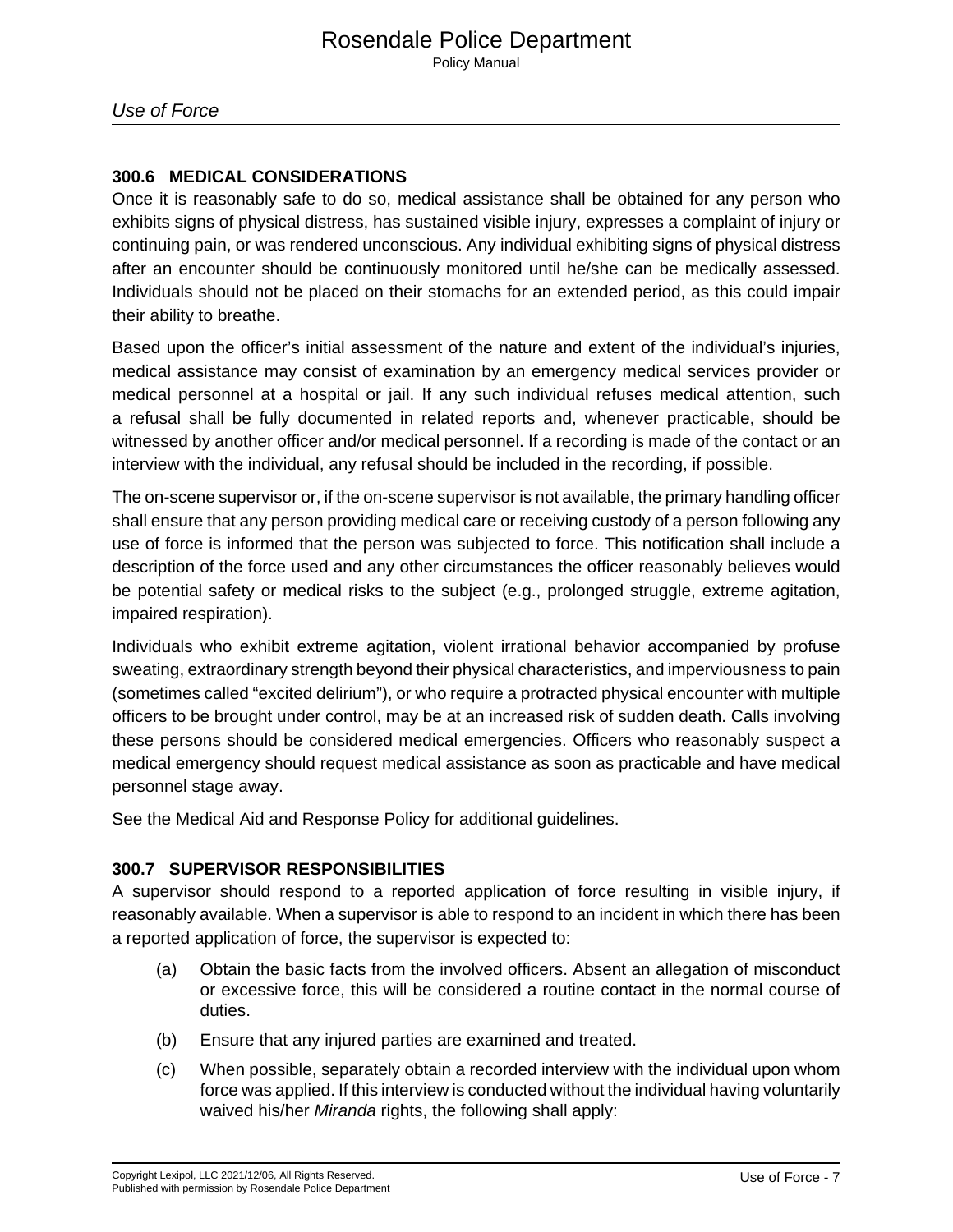- 1. The content of the interview should not be summarized or included in any related criminal charges.
- 2. The fact that a recorded interview was conducted should be documented in a property or other report.
- 3. The recording of the interview should be distinctly marked for retention until all potential for civil litigation has expired.
- (d) Once any initial medical assessment has been completed or first aid has been rendered, ensure that photographs have been taken of any areas involving visible injury or complaint of pain, as well as overall photographs of uninjured areas.
	- 1. These photographs should be retained until all potential for civil litigation has expired.
- (e) Identify any witnesses not already included in related reports.
- (f) Review and approve all related reports.
- (g) Determine if there is any indication that the individual may pursue civil litigation.
	- 1. If there is an indication of potential civil litigation, the supervisor should complete and route a notification of a potential claim through the appropriate channels.
- (h) Evaluate the circumstances surrounding the incident and initiate an administrative investigation if there is a question of policy noncompliance or if for any reason further investigation may be appropriate.

In the event that a supervisor is unable to respond to the scene of an incident involving the reported application of force, the supervisor is still expected to complete as many of the above items as circumstances permit.

#### 300.7.1 CHIEF OF POLICE RESPONSIBILITY

The Chief of Police shall review each use of force by any personnel within his/her command to ensure compliance with this policy and to address any training issues.

#### **300.8 POLICY AVAILABILITY**

The Chief of Police or the authorized designee should ensure that this policy (Wis. Stat. § 66.0511):

- (a) Is made available free of charge within three business days of the request.
- (b) Is publicly available on the department website and updated promptly upon amendment.

#### **300.9 TRAINING**

Officers will receive periodic training on this policy and demonstrate their knowledge and understanding.

Subject to available resources, officers should receive periodic training on: